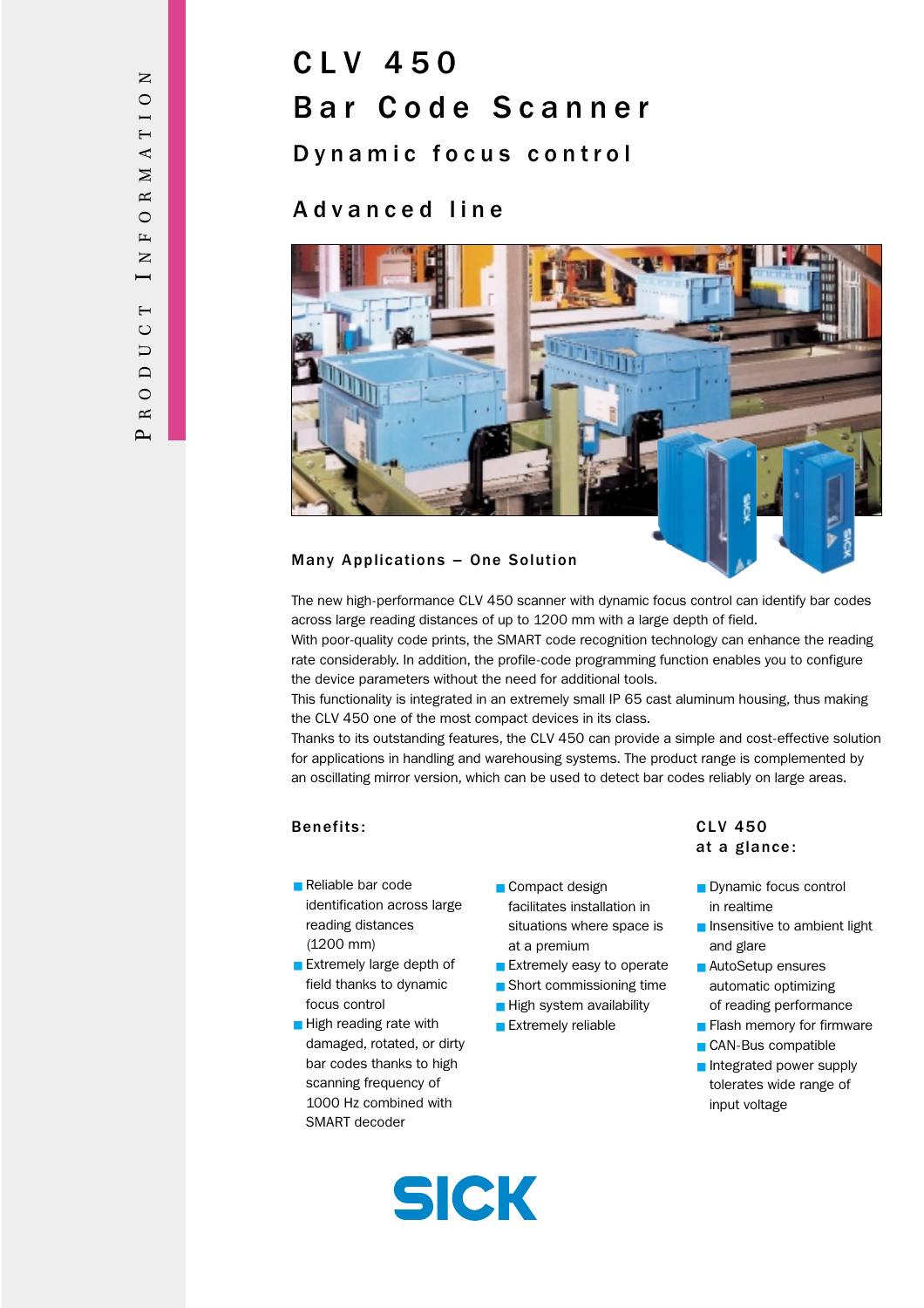# Reading diagrams

## Line scanner CLV 450-0010



## Line scanner with oscillating mirror CLV 450-6010

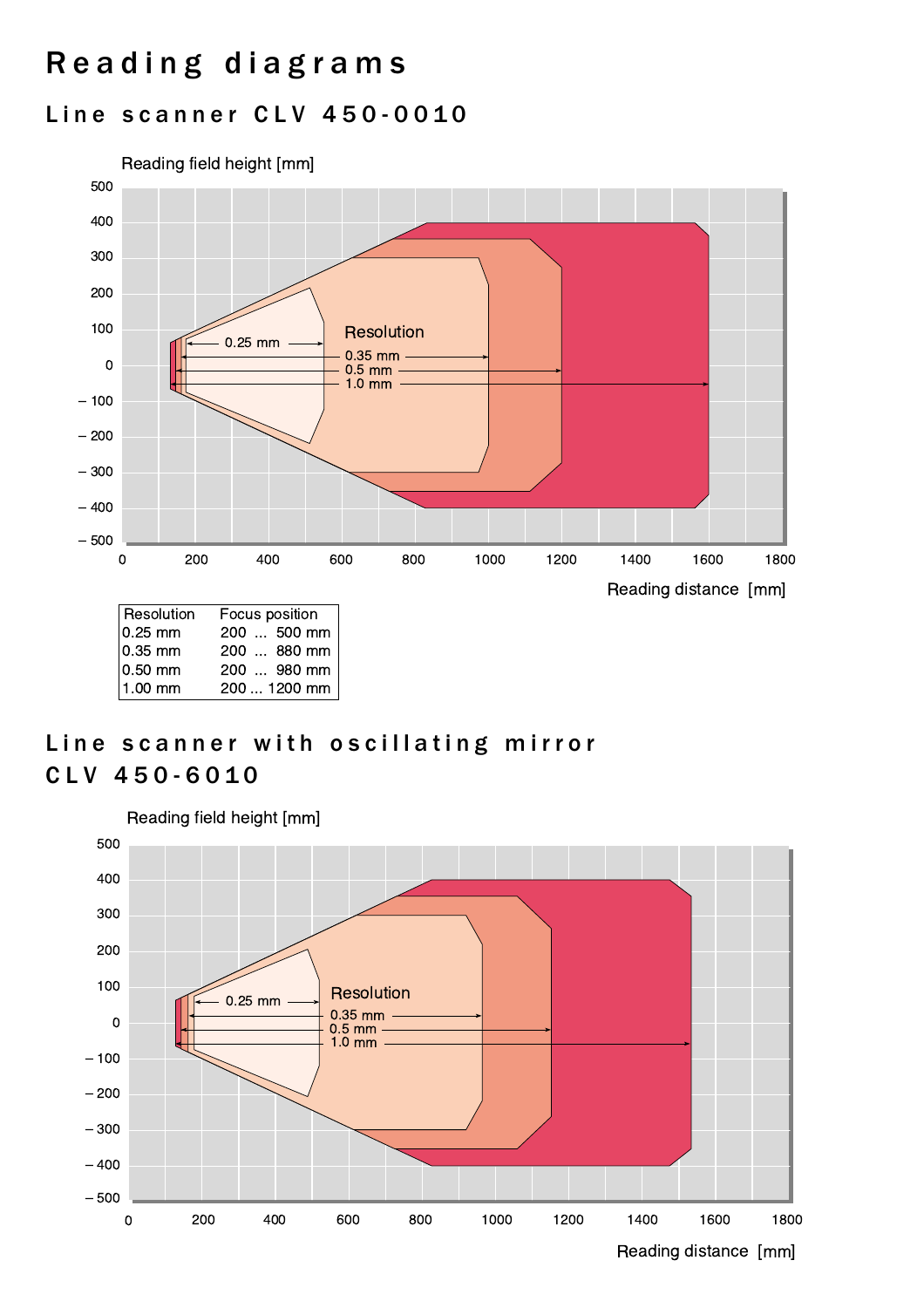# Technical data CLV 450 line scanner

| <b>Type</b>                           | <b>CLV 450</b>                                                                     |
|---------------------------------------|------------------------------------------------------------------------------------|
| Line scanner                          | CLV 450-0010                                                                       |
| <b>Focus</b>                          | dynamic focus control                                                              |
| Number of distance configurations     | max.8                                                                              |
| Focus adjustment time                 | $\leq$ 50 ms (from min. to max. focus position)                                    |
| Focus trigger source                  | "Sensor 2" switching input/serial interface/timer                                  |
| Laser diode (wavelength)              | red light ( $\lambda$ = 650 nm)                                                    |
| Service life of laser diode           | MTBF 20,000 h                                                                      |
| Laser class                           | Class 2 (pursuant to DIN EN 60825-1)                                               |
| Useful aperture angle                 | max. $50^\circ$                                                                    |
| Scanning/decoding frequency           | 400  1000 Hz                                                                       |
| Resolution                            | $0.251.0$ mm                                                                       |
| Bar code print contrast (PCS)         | $\geq 60$ %                                                                        |
| Immunity to ambient light             | 2000 lx (on bar code)                                                              |
| No. of bar codes per scan             | 1  20 (standard decoder), 1  6 (SMART decoder)                                     |
| No. of bar codes per reading interval | 150 (autodiscriminating)                                                           |
| Bar code types (SMART decoder)        | Code 39, Code 128, Code 93, Codabar, EAN, EAN 128, UPC, 2/5 Interleaved            |
| Bar code length                       | max. 50 characters (max. 500 characters across all bar codes per reading interval) |
| Print ratio                           | 2:13:1                                                                             |
| No. of multiple reads                 | 199                                                                                |
| Optical indicators                    | 4 x LEDs                                                                           |
| Acoustic indicator                    | Beeper, can be deactivated and assigned to a function for result status indication |
| Reading pulse                         | "Sensor 1" switching input/free running/ serial interface                          |
| "Host" data interface                 | RS 232 or RS 422/485, variable data output format, CAN bus                         |
| Data transfer rate                    | 300  57 600 Bits/s                                                                 |
| Protocols                             | SICK Standard, SICK Network and 3964 (R)                                           |
| Physical configurations               | Stand-alone, SICK Network (Bus), Daisy Chain (Pass Through or Master/Slave)        |
| "Terminal" data interface             | RS 232, 9600 baud, 8 data bits, no parity, 1 stop bit, fixed output format         |
| Switching inputs                      | 2 ("Sensor 1", "Sensor 2")                                                         |
| Switching outputs                     | 2 ("Result 1", "Result 2")                                                         |
| Electrical connection                 | 15-pin D Sub HD connector, cable length 0.9 m                                      |
| Operating voltage/power consumption   | $1030$ V DC/6 W                                                                    |
| Housing                               | Cast zinc die-cast, does not represent a problem in paint shops                    |
| Enclosure rating/protection class     | IP 65 (to DIN 40 050)/Class 3 (to VDE 0106/IEC 1010-1)                             |
| EMC/vibration/shock tested            | to EN 50081-2, EN 50082-1, EN 61000-6-2/to EN 61010-1/to EN 60068-2-27             |
| Weight                                | 530 g with connecting cable                                                        |
| Operating/storage temperature         | $0+40 °C/-20+70 °C$                                                                |
| Max. rel. humidity                    | 90 %, non condensing                                                               |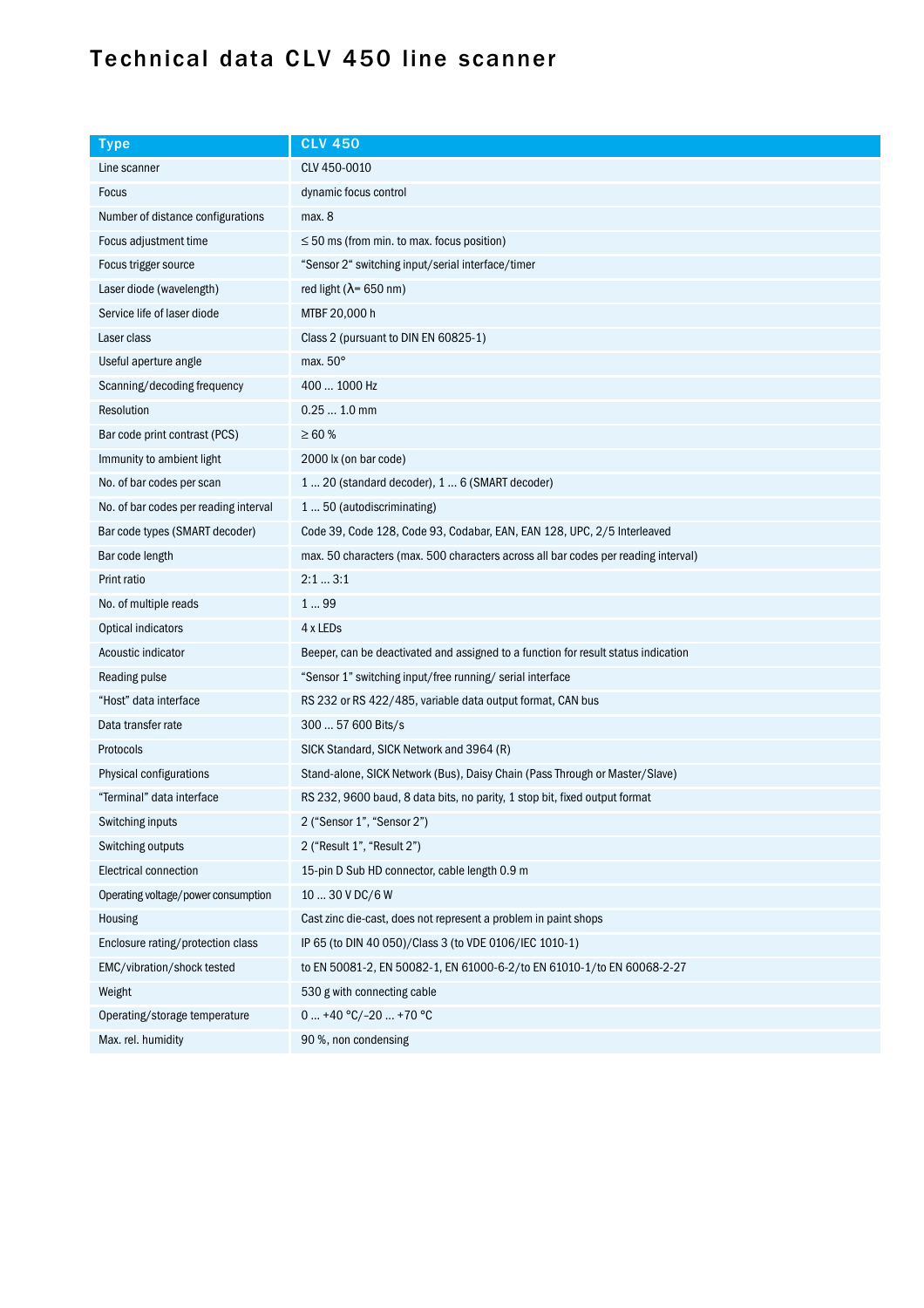# Oscillating mirror

### Oscillating mirror

The oscillating mirror enables the CLV to deflect the scan line so that it is perpendicular to the scanning direction. By doing so, the CLV can identify bar codes in large areas.

■ Free selectable angular position:

The oscillating mirror can be positioned at any angle.

### ■ Oscillating mirror with variable deflection range:

Deflects the scan line up to the amplitude setting  $(max. \pm 20^{\circ}).$ 

### ■ One shot:

Single oscillating movement for each reading gate, comprising one forward and return phase of the oscillating mirror.

Various operating modes are provided:

## Additional technical data of line scanner with oscillating mirror

| <b>Type</b>                                    | <b>CLV 450</b>                                                                          |
|------------------------------------------------|-----------------------------------------------------------------------------------------|
| Line scanner with oscillating mirror           | CLV 450-6010                                                                            |
| Reading window                                 | side                                                                                    |
| Angle of emergence                             | 105° (center position CW=50)                                                            |
| Trigger source for DC <sup>1)</sup> switchover | also: oscillating mirror reversal points                                                |
| Useful aperture angle                          | max. $50^\circ$                                                                         |
| Oscillating mirror functions                   | permanent (variable position)/oscillating (amplitude per DC variable or fixed)/one-shot |
| <b>Oscillating frequency</b>                   | $0.54$ Hz                                                                               |
| Max. angle of deflection                       | +20°  -20° (can be set with software)                                                   |
| Operating voltage/power consumption            | 10  30 V DC/ max. 7.2 W                                                                 |
| Weight                                         | 700 g with connecting cable                                                             |

 $1)$  DC = distance configuration

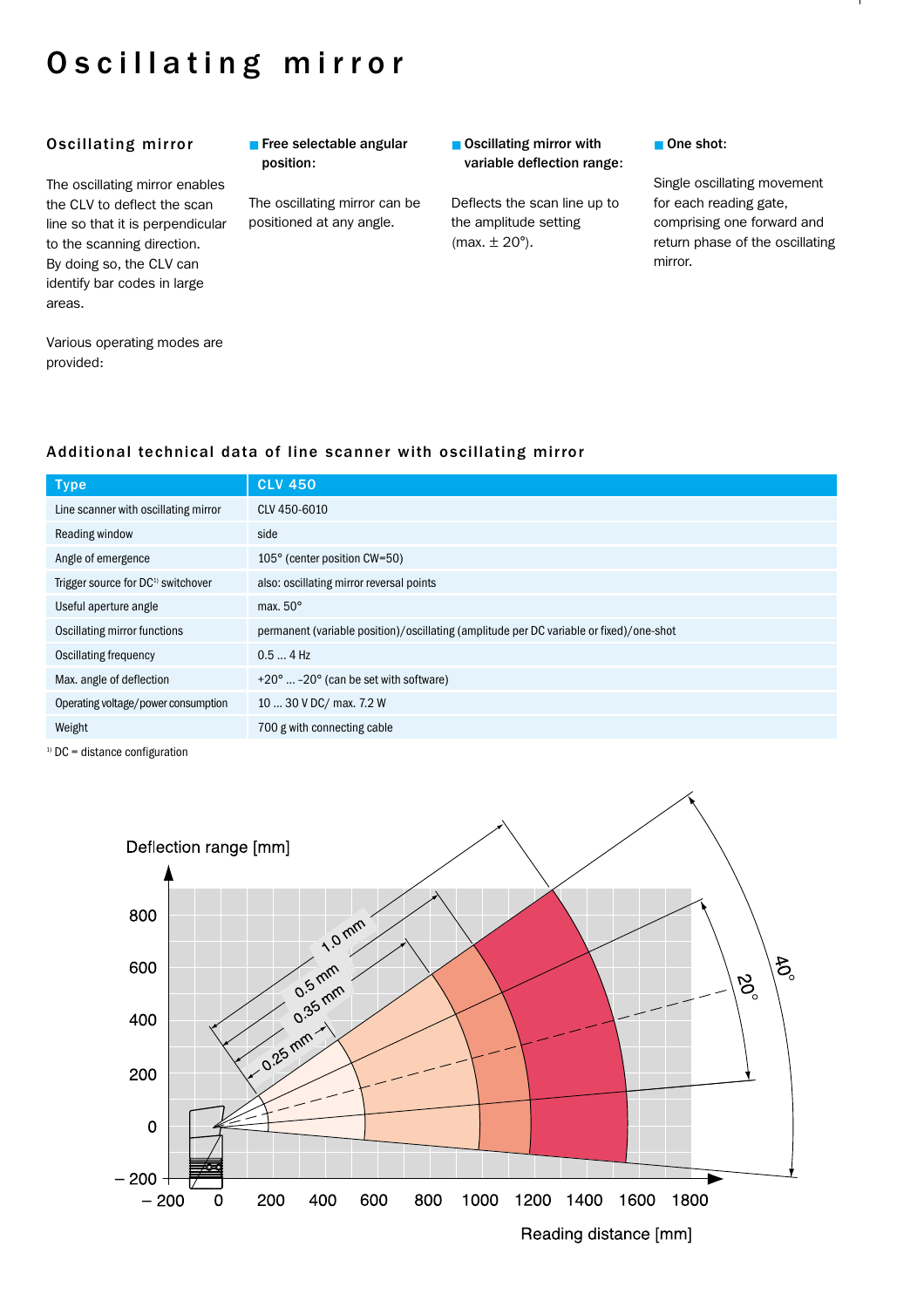Line scanner CLV 450-0010



### Line scanner with oscillating mirror CLV 450-6010



All tapped blind holes 5 M, 5 mm deep